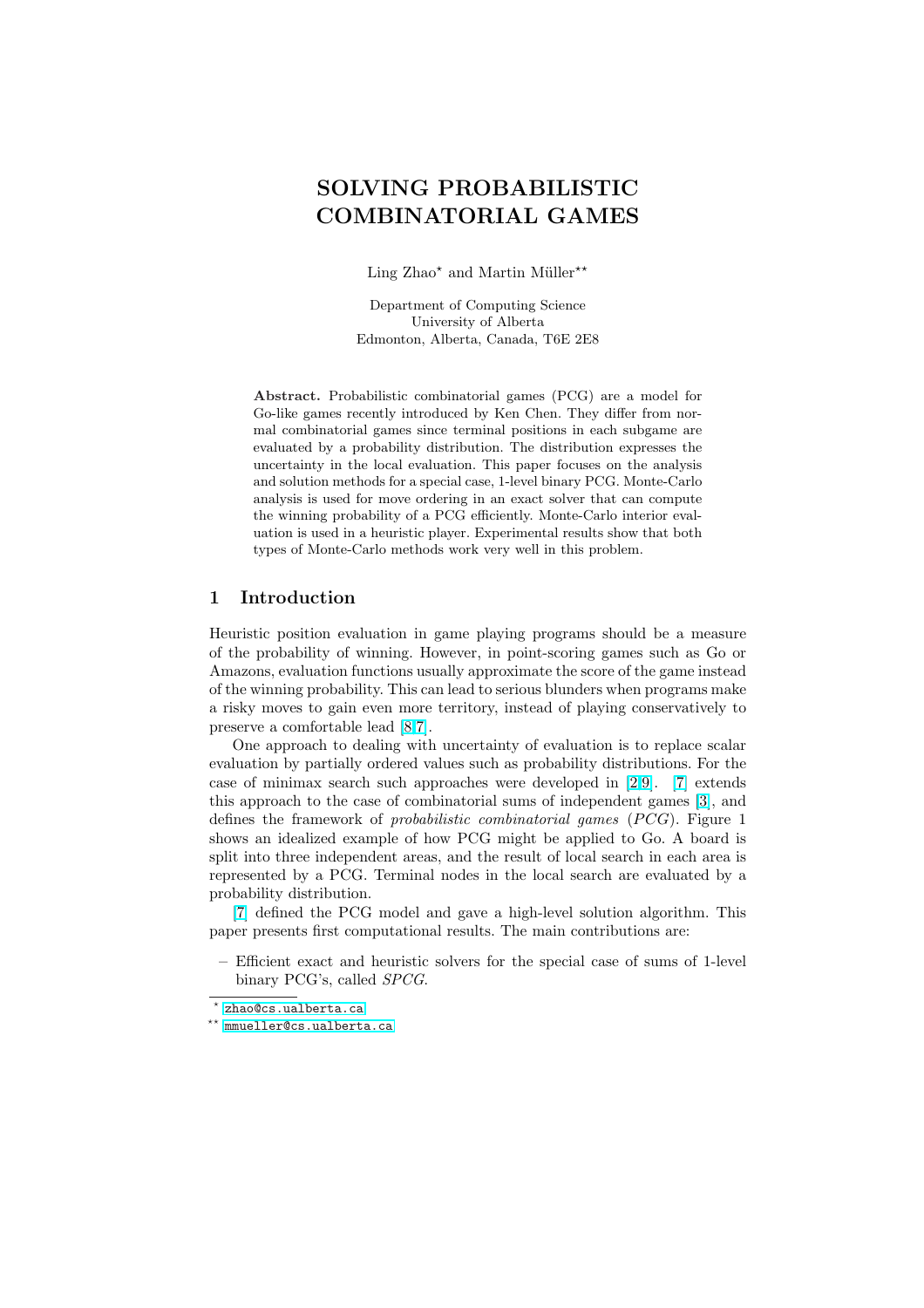

Fig. 1. PCG example: sum of three subgames

- An analysis of the search space of SPCG.
- A Monte-Carlo move ordering technique used in alpha-beta search for the exact SPCG solver.
- A Monte-Carlo based heuristic evaluation technique for SPCG with performance close to that of the optimal player.
- An extensive experimental evaluation of the two solvers.

The remaining part of the paper is organized as follows. Section 2 gives definitions and notation for SPCG, and introduces the main problems addressed in this paper. Section 3 analyzes game trees in SPCG and describes methods to evaluate terminal and interior nodes. Section 4 develops the design of an exact solver and a strong heuristic player. Section 5 presents detailed experimental results and analysis, and future work is discussed in Section 6.

# 2 Definitions and Problem Identification

The following definition of probabilistic combinatorial games (PCG) is adapted from [7].

- 1. A terminal position, represented by a probability distribution  $d = [(p_1, v_1)]$ ,  $(p_2, v_2), \cdots, (p_n, v_n)$ , is a PCG. In d, the outcome is  $v_i$  with a probability  $(p_2, v_2), \dots, (p_n, v_n)],$  is a PUG. In a, the outcomposition of  $p_i$ , with  $1 \leq i \leq n$ ,  $0 \leq p_i \leq 1$  and  $\sum_{i=1}^n p_i = 1$ .
- 2. If  $A_1, A_2, \cdots, A_n$  $A_1, A_2, \cdots, A_n$  and  $B_1, B_2, \cdots, B_n$  are all PCGs, then  $\{A_1, A_2, \cdots, A_n\}$  $A_n | B_1, B_2, \dots, B_n$  is a PCG. As in combinatorial games, the players are called Left and Right,  $A_1, A_2, \cdots, A_n$  are the Left options and  $B_1, B_2, \cdots$ ,  $B_n$  are the Right options.
- 3. A sum of PCG is a PCG. Summation is understood in the sense of combinatorial game theory [3]: a move in a sum game consists of a move to an option in exactly one subgame and leaves all other subgames unchanged.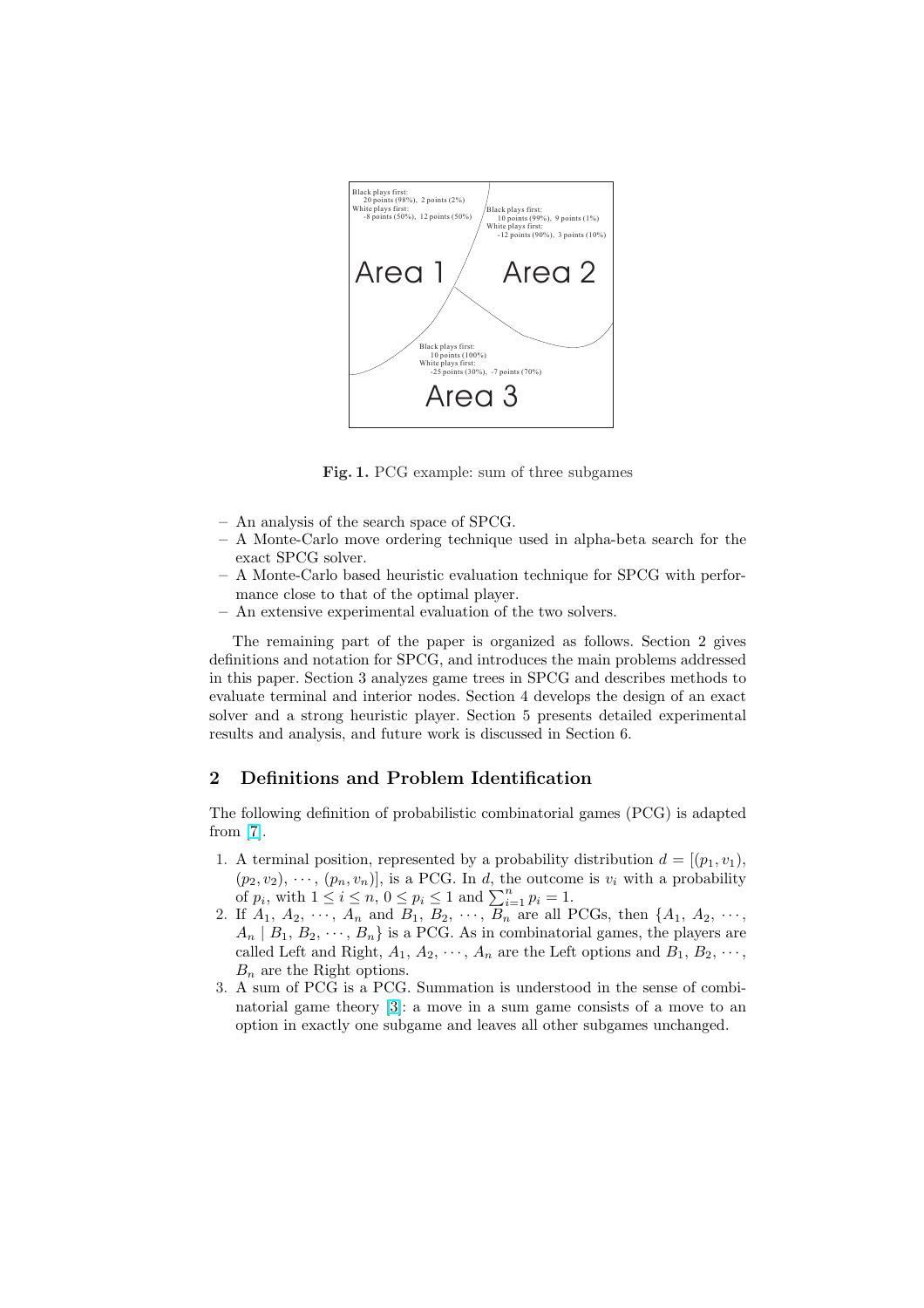PCG are played as follows:

- A move can be played in any nonterminal subgame.
- If all subgames are terminal, the game itself is terminal, and its probability distribution is the sum of the distributions of all subgames.
- A game is won for Left if the value is greater than 0, and won for Right otherwise. From a terminal game, the probability of winning is computed by adding the probabilities of all values greater than 0.

The PCG model contains combinatorial games as the special case where all probability distributions in terminal positions have a single point distribution of the form  $d = [(1, v)].$ 

This paper focuses on a different special case of PCG which models uncertainty but keeps the combinatorial games as simple as possible. Simple PCG (SPCG) are PCG which obey the following constraints:

- 1. A SPCG consists of  $n \geq 1$  subgames.
- 2. Each subgame has exactly one option for Left and one option for Right.
- 3. Each option immediately leads to a terminal position represented by a probability distribution.
- 4. Each distribution d in a terminal position has only two values with associated probabilities:  $d = [(p_1, v_1), (p_2, v_2)].$

A SPCG of *n* subgames is of the form  $\sum_{i=1}^{n} \{d_i^L | d_i^R\}$ , where  $d_i^L$  and  $d_i^R$  are 2-valued probability distributions.

In SPCG, a move can be simply indicated by the number of the subgame. In the experiments and analysis in this paper, without loss of generality, Left always moves first. This paper focuses on two basic problems concerning SPCGs:

- 1. Efficient exact solution: What is the winning probability of Left in a given SPCG?
- 2. Approximate solution: When solving a SPCG is too slow, how to play as well as possible under time constraints?

## 3 Game Tree Analysis of SPCG

Game trees in SPCG contain many regularities that can be exploited in an efficient solver. Suppose a game G has  $n$  subgames. There are  $n$  choices of a subgames for the first move,  $n-1$  choices for the next move, and the kth move has  $n-k$  choices. If the root of a game tree is defined as a node at depth 0, then any node at depth k has exactly  $n-k$  children, and there are  $n!/(n-k)!$  nodes in total hode at depth k has exactly  $n-k$  children, and there are  $n!/(n-k)!$  hodes in total<br>at depth k. The total number of nodes in the game tree is  $\sum_{k=0}^{n} n!/(n-k)!$  =  $\sum_{k=0}^{n} n!/k!$ , and there are n! terminal nodes.

Since the subgames are independent, the order of play of the subgames chosen by the same players does not change the evaluation. Each position can be represented by three sets: The Left set (Right set) contains the indices of all subgames played by Left (Right), and the *open set* contains the indices of all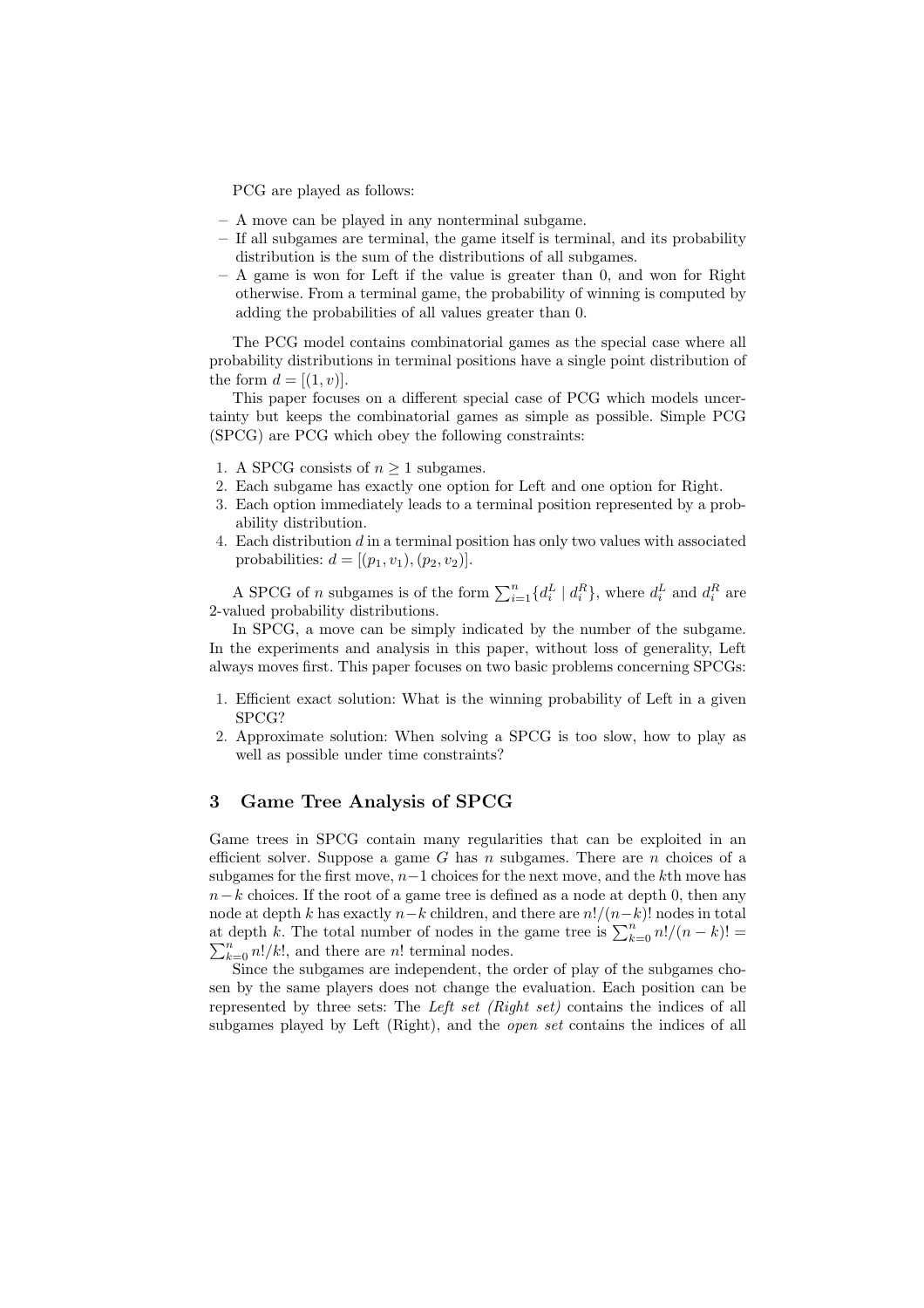subgames that have not been played yet. For example, the sequence of subgames chosen  $(1, 2, 3)$  is equivalent to the sequence of  $(3, 2, 1)$ . If  $n = 5$ , then the Left set after both these sequences would be  $\{1,3\}$ , the Right set  $\{2\}$ , and the open set  $\{4, 5\}.$ 

For a position after k moves (a node at depth k in the game tree), k subgames have been played by the two players,  $\lceil k/2 \rceil$  by Left and  $\lceil k/2 \rceil$  by Right. The number of distinct nodes at depth  $k$  is equal to the number of possible combinations ber of distinct nodes at  $\frac{1}{n}$ <br>of left and right sets,  $\binom{n}{n}$ k depth  $k \atop \backslash$   $\int \; k$  $|k/2|$  $\begin{pmatrix} \text{equal to the num} \\ \text{There are } \begin{pmatrix} n \\ \text{true} \end{pmatrix} \end{pmatrix}$  $\lfloor n/2 \rfloor$  $\mathbf{r}$ distinct terminal nodes, and the total number of distinct nodes in the game tree is  $\sum_{k=0}^{n} \binom{n}{k}$ k  $\bigwedge$  / k  $|k/2|$  $\mathbf{r}$ . As an example, Table 1 lists the number of nodes for SPCG with  $12$  to  $15$ 

subgames. The total number of distinct nodes in a game increases roughly by a factor of 3 per subgame. The number of distinct terminal nodes increases by a factor close to 2 (exactly 2 if n is odd,  $2 - \frac{2}{n+2}$  if n is even). There is a very large number of transpositions in the game tree, and there are many more distinct interior nodes than terminal nodes.

Table 1. Statistics for SPCG with 12 to 15 subgames.

| $\#$ subgames                | 12          | 13      |           |                                                                |  |
|------------------------------|-------------|---------|-----------|----------------------------------------------------------------|--|
| $\#$ all nodes               |             |         |           | 1,302,061,345 16,926,797,486 236,975,164,805 3,554,627,472,076 |  |
| $#$ terminal nodes           | 479,001,600 |         |           | $6,227,020,800$ $87,178,291,200$ $1,307,674,368,000$           |  |
| $\#$ all distinct nodes      | 143,365     | 414.584 | 1,201,917 | 3,492,117                                                      |  |
| $\#$ distinct terminal nodes | 924         | 1,716   | 3.432     | 6,435                                                          |  |

#### 3.1 Terminal Node Evaluation

In a SPCG with  $n$  subgames, the value of each terminal node  $T$  in its game tree is a sum of  $n$  probability distributions.

$$
T = \sum_{i=1}^{n} [(p_{1,i}, v_{1,i}), (p_{2,i}, v_{2,i})]
$$

T itself can be expressed as a single, complex probability distribution over sums of values  $v_{1,i}$  and  $v_{2,i}$ . The winning probability of T for Left is the sum of all probabilities of values greater than  $0$  in  $T$ . The following formula expresses the winning probability  $P_w$  of T. Let  $q(i) \in \{1,2\}$   $(1 \leq i \leq n)$  be such that the result value  $v_{q(i),i}$  is chosen at subgame *i*. Then

$$
P_w = \sum \{ p_{q(1),1} p_{q(2),2} \cdots p_{q(n),n} | \sum_{i=1}^n v_{q(i),i} > 0 \}, \forall 2^n \text{ choices of } q(1), q(2), \cdots, q(n).
$$
\n(1)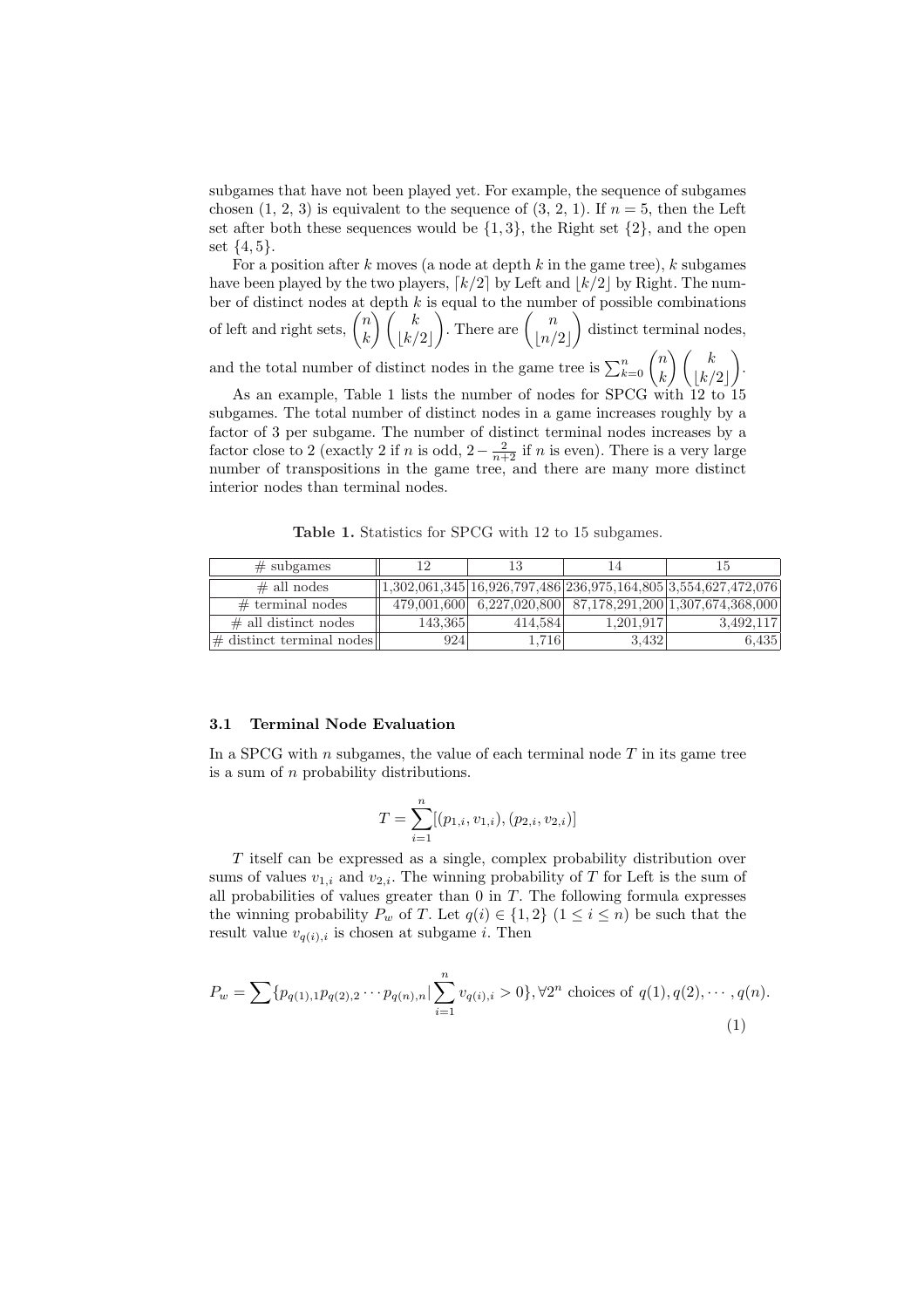There are at least three methods to evaluate  $P_w$ .

- 1. Direct evaluation of all  $2^n$  combinations above.
- 2. A dynamic programming algorithm, representing the distribution as a list of bins and adding one distribution at a time. This is effective when the values  $v$  are all integers within a small range. However, in the worst case (real numbers or large integers), the final distribution can contain up to  $2<sup>n</sup>$ distinct non-zero entries, and this algorithm does not improve on the direct one.
- 3. Using the fact that the probability density of a sum is the convolution of the probability density functions of summands. Again, in the worst case the result will contain up to  $2^n$  non-zero components.

In the experiments reported in this paper, for the range of  $n$  tested, methods 1 and 2 perform similarly well. Method 3 was not implemented. Method 2 can be further improved by noting that the final result required is only the value  $P_w$ , not the exact distribution. All intermediate results that are far enough from 0 to ensure a win or loss can be bagged and removed from further processing. This improves the efficiency. In experiments with  $n = 14$  subgames, optimized dynamic programming was about twice as fast as the direct approach for a range of values  $v \in [-1000, 1000]$  but twice as slow for a larger range  $v \in$ [−5000, 5000]. Since the dynamic programming version is efficient only when the range is limited, method 1 was used for all further experiments and discussion in this paper.

It is costly or even infeasible to compute the exact winning probability of a terminal node when  $n$  is large. In such a situation, it is desirable to have a good approximation method with controllable statistical error. In cases when a quick estimate is sufficient, approximation can improve the performance of a SPCG solver or player.

Monte-Carlo sampling is used to approximate winning probabilities. For each distribution d, a value is generated. For example, if  $d = [(p_1, v_1), (p_2, v_2)]$ , then  $v_1$  is generated with probability  $p_1$  and  $v_2$  with probability  $p_2 = 1 - p_1$ . In a SPCG terminal node  $T$ ,  $n$  values are generated from the  $n$  distributions of subgame outcomes, and the sum of these  $n$  values is the result of the sample. Left wins if and only if the sum is greater than 0. The fraction of wins  $P_w^k$  from  $k$  independent samples is used to approximate the winning probability in  $T$ .

For each sample, the winning probability is  $P_w$ , and  $1 - P_w$  is the probability of a loss. The mean of the distribution is  $P_w$ , and the standard deviation is  $\sqrt{P_w(1-P_w)}$ . According to the Central Limit Theorem, the mean of random samples drawn from a distribution tends to have a normal distribution. When  $k$ is sufficiently large,  $P_w^k$  has a normal distribution with mean  $P_w$  and standard allow the sum of  $\sqrt{\frac{P_w(1-P_w)}{k}} \leq \frac{1}{2\sqrt{k}}$  $\frac{1}{2\sqrt{k}}$ . This inequality can be used to select the minimum value of  $k$  for a given required accuracy. For example, according to the normal distribution, almost for sure (99.7%) the difference between  $P_w$  and  $P_w^k$  is no more than  $\frac{3}{2\sqrt{k}}$ . With 10000 samples, the difference is 99.7% likely to be within 0.015.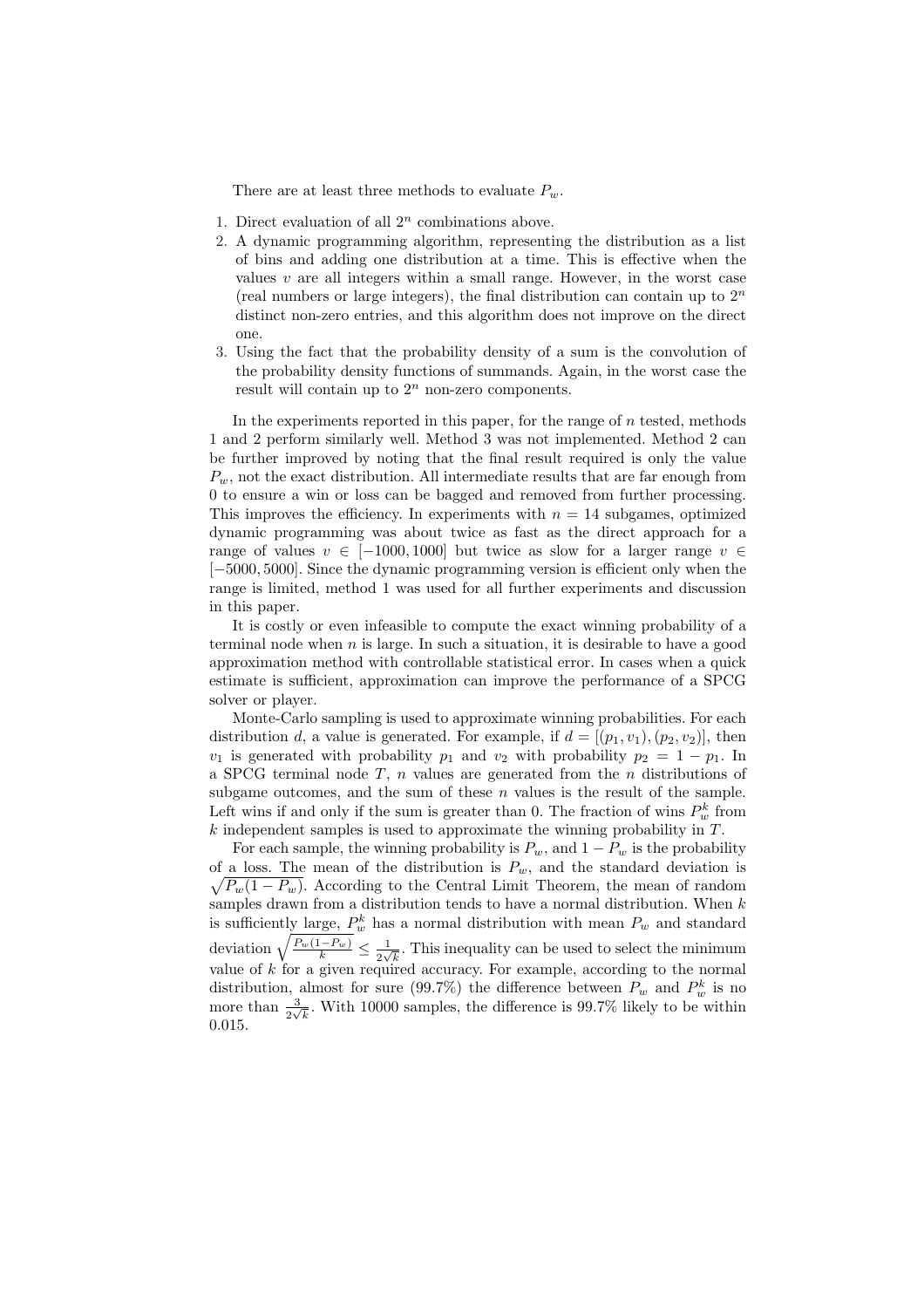Experiments shown in Table 2 list the difference between  $P_w$  and  $P_w^k$  in random terminal nodes, and compare it with the theoretical bounds. For games consisting of n subgames, 100 terminal nodes are randomly chosen as test cases. For each terminal node, probabilities were uniformly generated from between 0% and 100% with granularities of 1% and 0.001%. Values were uniformly generated between -1000 to 1000 with a granularity of 1.

For each terminal node, the error estimate, which is computed by  $P_w - P_w^k$ , is recorded for k from 3 to 33333. The standard deviation of the estimated error from the 100 terminal nodes is compared with its theoretical bound  $(\frac{1}{2\sqrt{k}})$  in Table 2 for n is 14, 17, and 20 respectively.

| $#$ samples                                                                                                                                                 |                                                                   | 10 | -33 | 100 | 333 |  | $1000$   3333   10000   33333 |  |
|-------------------------------------------------------------------------------------------------------------------------------------------------------------|-------------------------------------------------------------------|----|-----|-----|-----|--|-------------------------------|--|
| $1/2\sqrt{k}$                                                                                                                                               | $(0.2887)0.1581 0.0870 0.0500 0.0274 0.0158 0.0087 0.0050 0.0027$ |    |     |     |     |  |                               |  |
| $\boxed{14 \text{ subgames}}\boxed{0.1768}\boxed{0.1118}\boxed{0.0488}\boxed{0.0320}\boxed{0.0189}\boxed{0.0118}\boxed{0.0070}\boxed{0.0050}\boxed{0.0042}$ |                                                                   |    |     |     |     |  |                               |  |
| $\frac{17 \text{ subgames}}{0.2294}$ 0.1176 0.0717 0.0348 0.0203 0.0121 0.0074 0.0059 0.0052                                                                |                                                                   |    |     |     |     |  |                               |  |
| $20$ subgames $(0.2427 \mid 0.1020 \mid 0.0580 \mid 0.0314 \mid 0.0246 \mid 0.0121 \mid 0.0077 \mid 0.0059 \mid 0.0045$                                     |                                                                   |    |     |     |     |  |                               |  |

Table 2. Standard deviation with probability granularity of 1% and 0.001%

| $\#$ samples $  $ 3                                                                                                                                                 |                                                                    | 10 | 33 l | 100 | $333$ |  | $\boxed{1000}$ $\boxed{3333}$ $\boxed{10000}$ $\boxed{33333}$ |  |
|---------------------------------------------------------------------------------------------------------------------------------------------------------------------|--------------------------------------------------------------------|----|------|-----|-------|--|---------------------------------------------------------------|--|
| $1/2\sqrt{k}$                                                                                                                                                       | $(0.2887)0.1581 0.0870 0.0500 0.0274 0.0158 0.0087 0.0050 0.0027)$ |    |      |     |       |  |                                                               |  |
| $\frac{14 \text{ subgames}}{0.1893}$ 0.0977 0.0655 0.0322 0.0190 0.0107 0.0053 0.0034 0.0019                                                                        |                                                                    |    |      |     |       |  |                                                               |  |
| $\frac{17 \text{ subgames}}{0.1923}$ 0.1093 0.0619 0.0419 0.0206 0.0125 0.0064 0.0038 0.0019                                                                        |                                                                    |    |      |     |       |  |                                                               |  |
| $\boxed{20 \text{ subgames} \boxed{0.2091} \boxed{0.1154} \boxed{0.0634} \boxed{0.0329} \boxed{0.0199} \boxed{0.0130} \boxed{0.0064} \boxed{0.0034} \boxed{0.0019}$ |                                                                    |    |      |     |       |  |                                                               |  |

The experimental results match the prediction very well when there is a fine granularity for randomly generated probability, but the model is not appropriate for coarse granularity when large sample sizes are used.

The term Monte-Carlo terminal evaluation (MCTE) is used to refer to the Monte-Carlo method discussed in this subsection. MCTE estimates the winning probability of a terminal node.

#### 3.2 Monte-Carlo Sampling for Heuristic Interior Node Evaluation

Left's winning probability at an interior node, which is represented by its Left, Right and open sets, can be computed by a complete minimax search, using the exact evaluation of Section 3.1 in all terminal nodes of the search. However, when full search is too slow, Monte-Carlo sampling is useful for improving heuristic evaluation as well. Such methods are popular in games with incomplete information such as Poker [4], and also in games with complete information such as Go [6]. Abramson's expected-outcome evaluation [1] evaluates a node in a search tree by averaging the values of terminal nodes reached from it through random play. This method is adapted here. Similar ideas are developed in [10,2].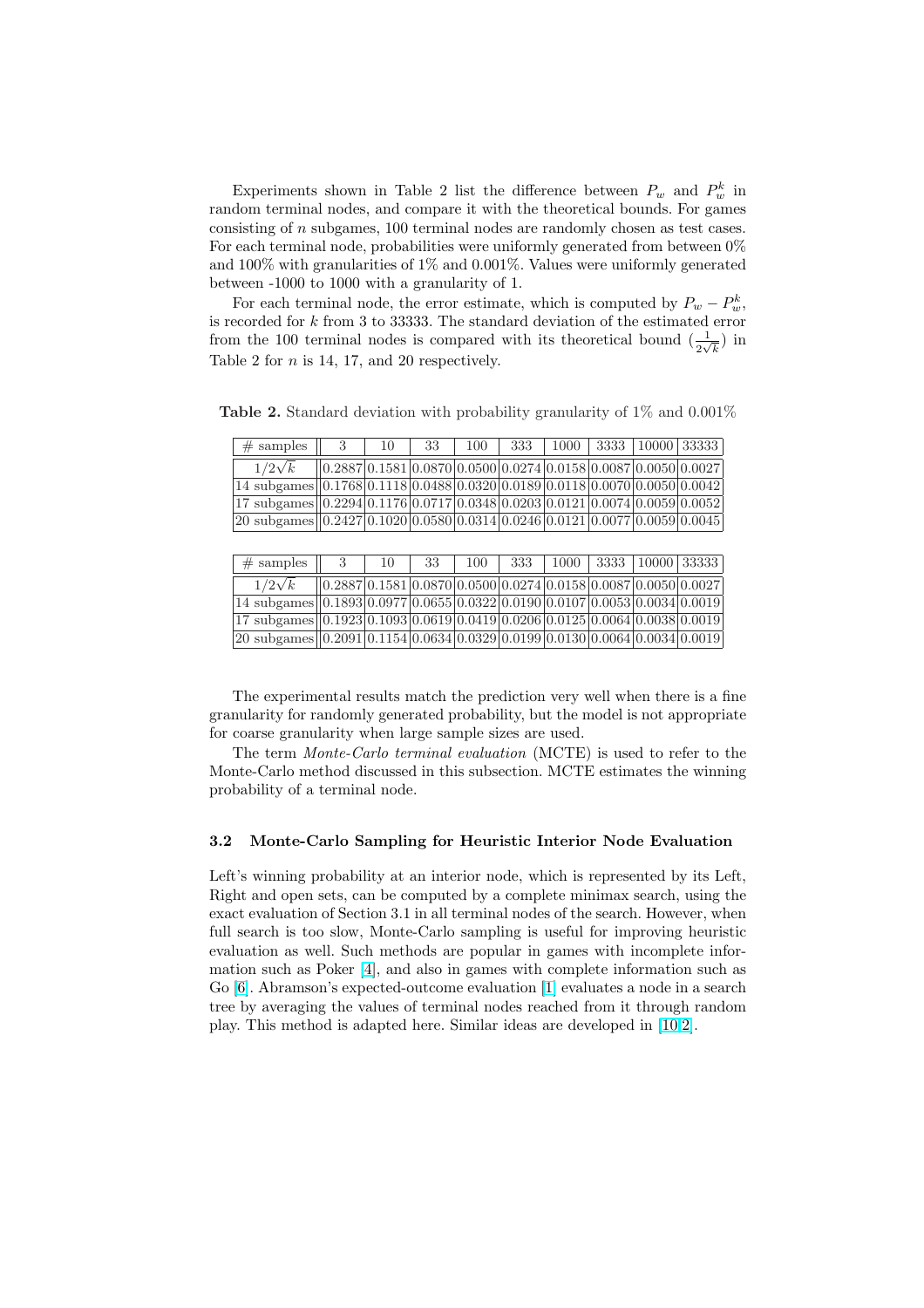From an interior node, the sequence of alternate moves by both players to reach a terminal node is simulated by randomly choosing each move of the sequence among all its legal choices with equal probability. Such a simulation is iterated  $k$  times, and the average winning probability of the  $k$  sampled terminal nodes is an approximation of the winning probability of the interior node. The winning probability at terminal nodes can be either accurately computed by using Formula (1) in Section 3.1, or approximated by methods such as MCTE.

In SPCG, the order of moves chosen by the same player is irrelevant. For efficiency, a move sequence simulation can be replaced by uniformly randomly selecting k nodes out of all descendant terminal nodes below this interior node. Such sampling is only meaningful if  $k$  is (much) smaller than the total number of descendant terminal nodes of an interior node.

Experiments measure the difference between  $P_w$  and  $P'_w$ . For an interior node, its exact game value  $P_w$  and the approximate value  $P'_w$  estimated by the average winning probability of all its descendant terminal nodes are computed. The test set consists of starting positions from 100 randomly generated games with  $n = 14$  subgames. The mean of  $|P_w - P'_w|$  is 0.148 in the experiments. Since the difference is large,  $P_w$  can not be approximated well using  $P'_w$ . However, for a set of interior nodes at the same depth, their errors are highly correlated, and the relative order of their  $P'_w$  values is a very good approximation of the order of their  $P_w$  values. Section 5.4 gives detailed results.  $P'_w$  is an excellent move ordering heuristic.

In contrast to MCTE, the term Monte-Carlo interior evaluation (MCIE) is used to refer to the Monte-Carlo sampling discussed in this subsection. MCIE estimates the winning probability at an interior node. Monte-Carlo move ordering uses MCIE for move ordering at interior nodes in a search.

Monte-Carlo sampling is used in both the Monte-Carlo terminal evaluation and the interior evaluation, but they serve different purposes, and have different control parameters. These two types of evaluation are used in an exact SPCG solver and a heuristic SPCG player, which will be discussed in the next two sections.

## 4 Exact Solver and Heuristic Player for SPCG

In order to compute the exact winning probability of a game, a complete solver was implemented based on alpha-beta search. Standard enhancements including transposition tables and move ordering using the history heuristic [11] are used.

The optimized solver spends more than 90% of its time on the accurate evaluation of terminal nodes Since a SPCG game tree has far more interior than terminal nodes, most terminal nodes must be evaluated in order to solve the game. Unless a more efficient method can be found to evaluate te[rmin](#page-13-0)al nodes, it is difficult to further improve the overall performance of the solver.

For cases when it is infeasible to solve a SPCG, or when it is desirable to play the game fast with reasonable strength, a heuristic player was designed as follows: A fixed depth alpha-beta search is performed. Nonterminal frontier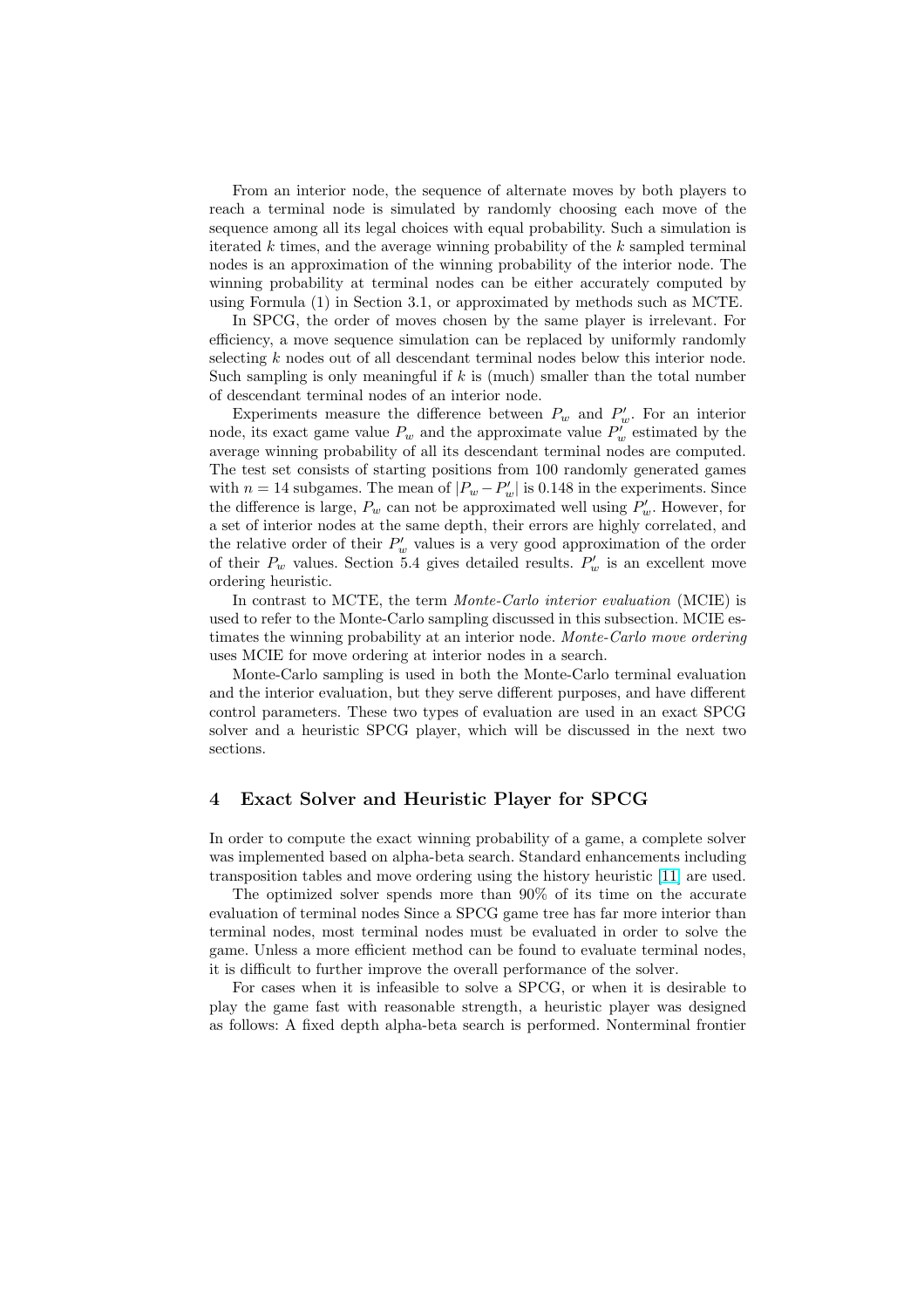nodes of the search are evaluated using MCIE. Within MCIE, terminal nodes are evaluated by MCTE for efficiency.

A heuristic Monte-Carlo player with search depth of 1 is the same as the expected-outcome player in [1]. It performed well in experiments. This player chooses its move as follows: it finds all legal moves from the starting position, generates a depth 1 interior node for each move, and compares these nodes using MCIE. The move that leads to the highest-valued depth 1 node is chosen. This simple technique perfor[m](#page-13-0)s very well in SPCG. An advantage of this 1 ply Monte-Carlo sampling method is that it is friendly to time control. Each sampling process costs almost the same amount of time, and it can be performed continuously until time runs out. Experimental results for the solver and heuristic player are given in the next section.

## 5 Experimental Results and Analysis

This section summarizes experimental results for different configurations of the SPCG solver and the Monte-Carlo SPCG player, and measures how Monte-Carlo move ordering performs in games.

#### 5.1 Experimental Setup

All experiments were run on Linux workstations with AMD 2400MHz CPUs. The compiler was gcc 3.4.2. The transposition table has  $2^{20}$  entries, using about 34MB memory. Since the evaluation of terminal nodes is expensive, they can never be overwritten by interior nodes in the transposition table.

A set of 100 randomly generated games with  $n = 14$  subgames are used for testing. Probabilities were uniformly generated between 0% and 100% with a granularity of 1% and values between -1000 to 1000 with a granularity of 1. Table 3 contains statistics for solving these instances. Each cell is of the form: mean value  $\pm$  standard deviation. The first player has a big advantage in SPCG, so the average winning probability is much larger than 50%.

Table 3. Statistics of solving the 100 random games

|                                              |                             | Time (sec) Total nodes visited Terminal nodes visited Cache hits Winning prob. |  |
|----------------------------------------------|-----------------------------|--------------------------------------------------------------------------------|--|
| $ 8.2 \pm 0.8   (2.2 \pm 1.2) \times 10^5  $ | $(2.5 \pm 0.2) \times 10^3$ | $(1.3 \pm 0.8) \times 10^4$ 70.0% $\pm 25.8\%$                                 |  |

#### 5.2 Performance of the Exact Solver

Monte-Carlo move ordering has two important parameters: the percentage of the total number of descendant terminal nodes to be sampled,  $n_t$  (see Section 3.2), and the number of value combinations to be sampled for approximate evaluation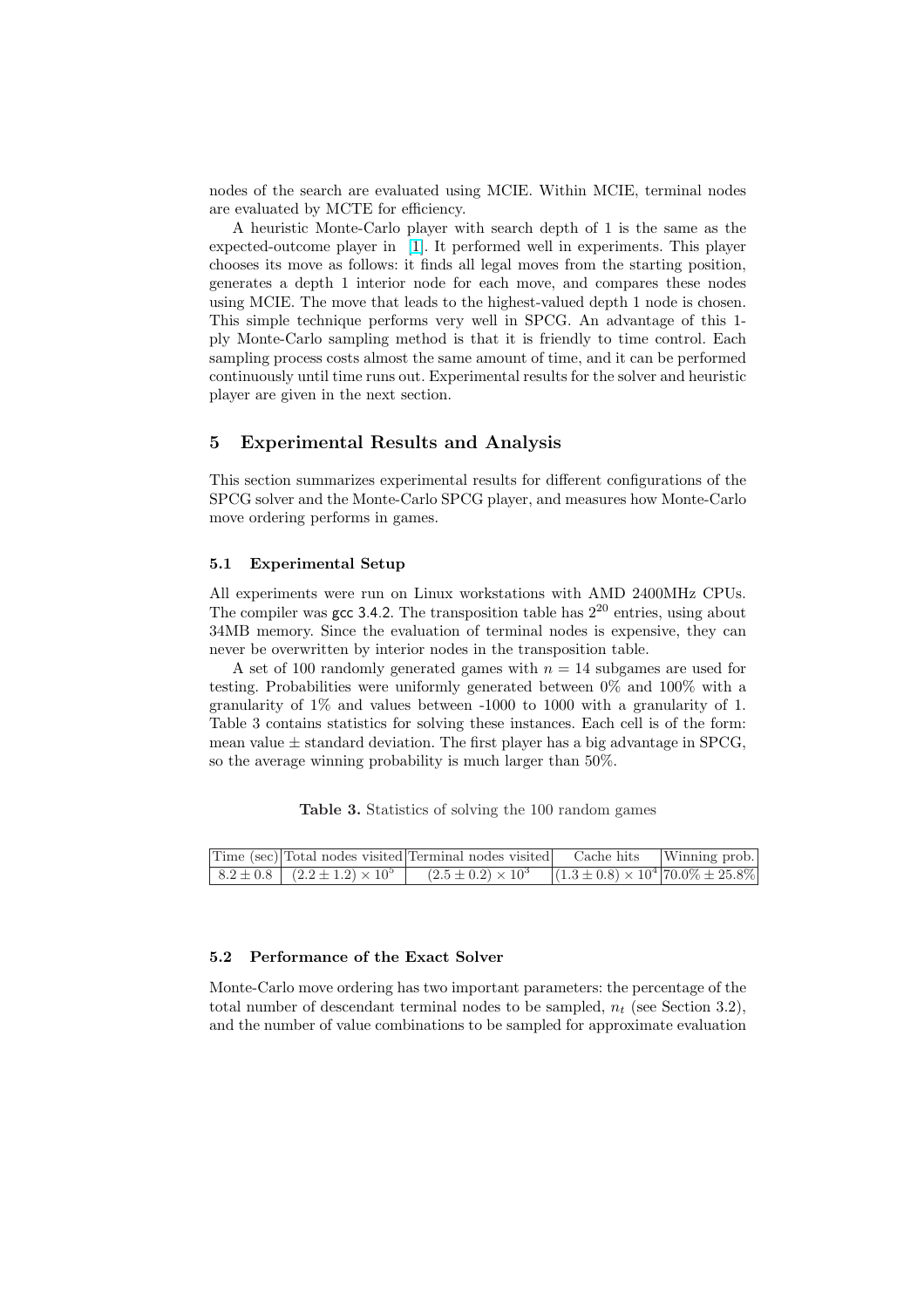of each terminal node,  $n_c$  (see Section 3.1). The Monte-Carlo move ordering uses MCIE, which contains two levels of Monte-Carlo sampling: on the top level, a number of an interior node's descendant terminal nodes are randomly chosen. On the bottom level, each of these terminal nodes is evaluated by the average result of a number of value combinations sampled from the value distributions of the node. Finally, the evaluation of the interior node is the average evaluation of those terminal nodes sampled.

The solver has a depth limit for Monte-Carlo move ordering  $(d_m)$ . Nodes at depth up to  $d_m$  use MCIE for move ordering, and others use the history heuristic. The total time for solving the 100 test games for different parameter combinations is given in Figure 2.



Fig. 2. Solving time with respect to parameters in Monte-Carlo move ordering

In the figure, the straight lines parallel to the x-axis denote the solving time when Monte-Carlo move ordering is disabled, and the solver uses only the history heuristic for move ordering. The large difference between these lines and the best solving time demonstrates that Monte-Carlo move ordering is superior to the history heuristic.

Even when only a small number of value combinations are sampled  $(n_c =$ 1, 10, 100), the terminal node evaluation seems to provide a reasonably good estimate of the approximate value of interior nodes.  $n_c = 1000$  is too slow to be practical.

In the range of  $n_c$  from 1 to 100, for each depth limit  $d_m$  the solving time almost always increases when  $n_t$  decreases. This indicates that the more descendant terminal nodes sampled, the better the performance will be. Thus it is best to sample all those terminal nodes whenever possible.

The depth limit for Monte-Carlo move ordering is an intricate parameter that needs a trade-off between search efficiency and overhead computation. Figure 3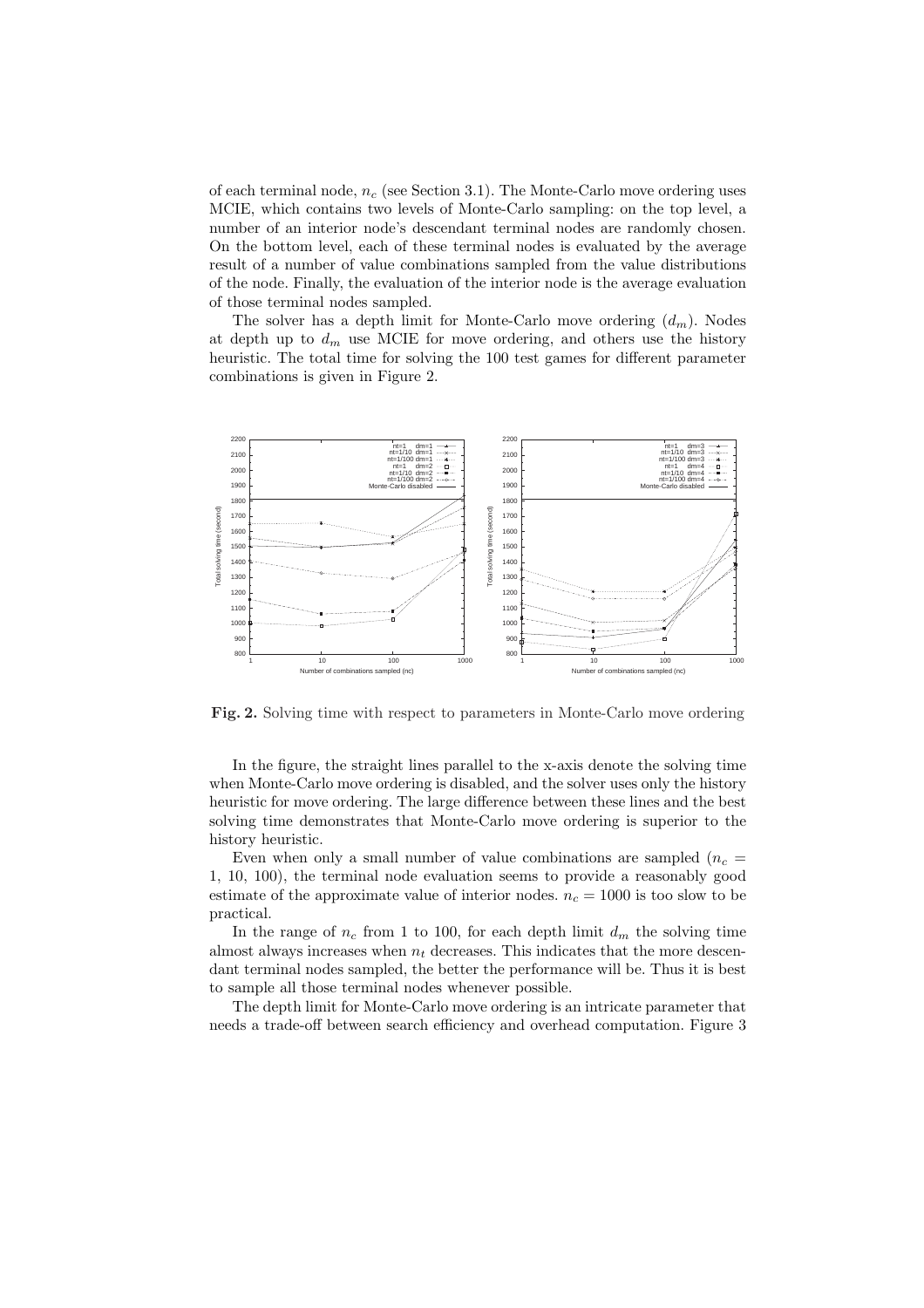shows the solver's performance for  $d_m$  from 0 to 14 for fixed  $n_t = 1$  and  $n_c = 10$ . With  $d_m = 0$  only the history heuristic is used for move ordering, and with  $d_m = 14$  only Monte-Carlo move ordering is used.



Fig. 3. Statistics of the solver for different values of  $d_m$   $(n_t=1, n_c=10)$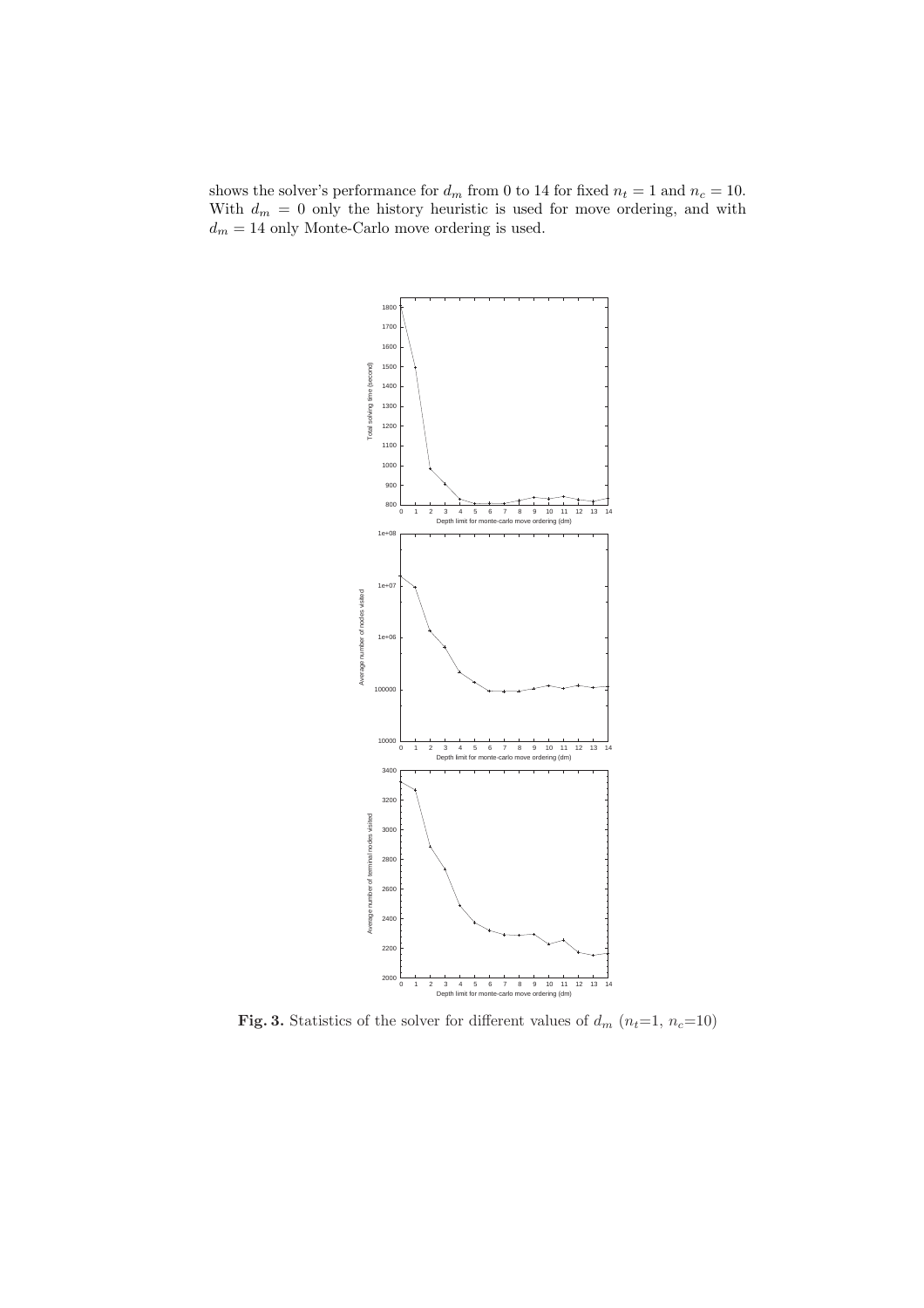Figure 3 clearly shows that for  $d_m \geq 4$ , the solver's performance is relatively stable in terms of solving time and number of nodes visited. This fact suggests that the Monte-Carlo move ordering is more powerful for nodes close to the root of the game tree. It is also evident in the rightmost graph of Figure 3 that the number of terminal nodes gradually decreases as  $d_m$  increases, which proves the Monte-Carlo interior evaluation is more accurate than the history heuristic for move ordering in this game.

#### 5.3 Performance of the Monte-Carlo Player

The relative strength of two players is tested by playing 100 random games twice, switching colors for the second game. A player's winning probability of a game is the average of its winning probabilities in the two rounds. The perfect player always achieves 50% winning probability against itself, and at least 50% against any player.

The Monte-Carlo player has two parameters: the search depth (at least 1), and  $n_c$  for the approximate evaluation of terminal nodes. It was tested with different configurations of these two parameters, and against the perfect player. Figure 4 illustrates the winning probability of the perfect player as well as the ratio of the time the perfect player spent to that of its Monte-Carlo counterpart. The parameter  $d_m$  is set to the search depth (meaning only MCIE is used), and  $n_t = 1$ . In the figure,  $n_c = all$  means that all terminal nodes are evaluated exactly.



Fig. 4. The perfect player against the Monte-Carlo player: winning probability and time ratio

The left graph in Figure 4 reveals an interesting property of the Monte-Carlo player: increased search depth does not necessarily lead to better winning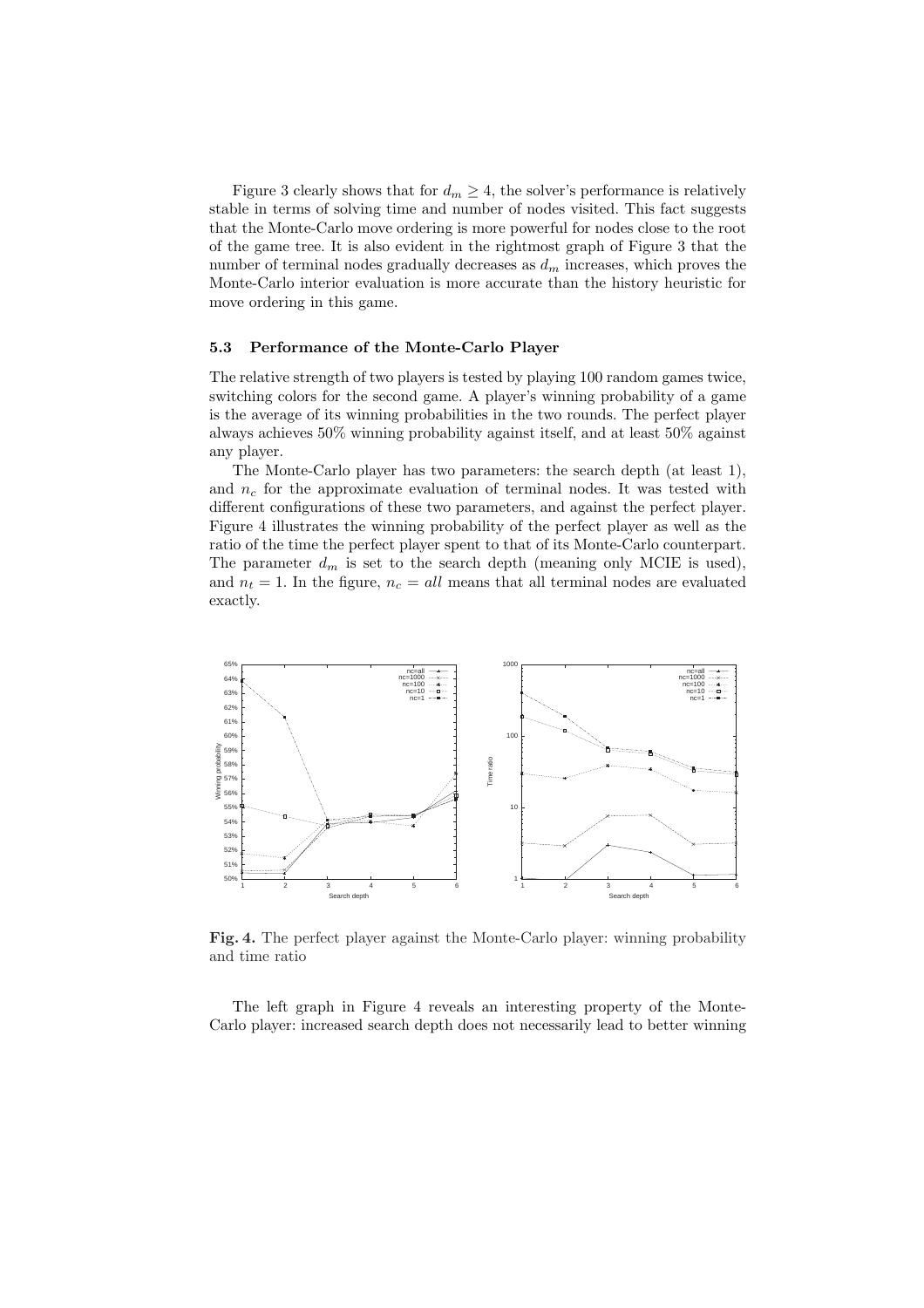probability, and sometimes even weakens the player. The Monte-Carlo player with accurate terminal node evaluation is best against the perfect player, but it uses almost the same amount of time, so it is not practical.

When the number of value combinations sampled,  $n_c$ , is from 100 to 1000 while the search depth is very shallow  $(1 \text{ or } 2)$ , the Monte-Carlo player performs very well. Especially when  $n_c = 1000$  and the search depth is 1, the perfect player only achieves a winning probability of 50.56%. The Monte-Carlo player is just about 1% weaker.

The Monte-Carlo player with  $n_c = 1000$  needs time comparable to the perfect player (about 25% to 30%), and is much slower than the player with  $n_c = 100$ . The latter player seems to offer a good compromise between time and accuracy: it plays games quickly, using 4% of the perfect player's time, and is only about 3% weaker.

It is not surprising that players with small  $n_c$  do not perform well. Insufficient sampling leads to large errors. The graph on the right side in Figure 4 suggests that a deeper search can make up for insufficient sampling to some extent.

#### 5.4 Monte-Carlo Move Ordering

Since MCIE provides good estimates, it is important to provide a quantitative measurement to show how good it is with regard to move ordering.

As an experiment, one interior node at each depth is randomly selected from each of the 100 test games. For each node, all pairs of legal moves are compared to test if the order of their exact values is the same as the order suggested by MCIE. If it is different, then Monte-Carlo evaluation makes a mistake, and the winning probability difference of the two moves is recorded. This value denotes the winning probability lost due to the mistake. The average probability error, defined as the average of this value over all move pairs, measures the quality of move ordering for this node. The influence of move ordering on choosing the best move is measured by the worst probability error, the winning probability difference between the best move and the move suggested by MCIE.

Figure 5 illustrates the influence of  $n_c$  on the quality of Monte-Carlo move ordering. Data points with probability error of 0 are not shown due to the logarithmic scale used. Again,  $n_c =$  all means that accurate terminal node evaluation is performed. The two graphs in Figure 5 clearly show that Monte-Carlo evaluation provides nearly perfect move ordering with marginal error if there are a substantial number of value combinations sampled. Even when  $n_c$  is small, 10 or 100, the worst probability error is still less than 2%. The error becomes larger when the node is closer to terminal nodes.

## 6 Conclusions and Future Work

This paper investigates SPCG, sums of 1-level probabilistic combinatorial games, and discusses methods to solve them, as well as strong heuristic players. Properties of this game are analyzed, and experimental results clearly show that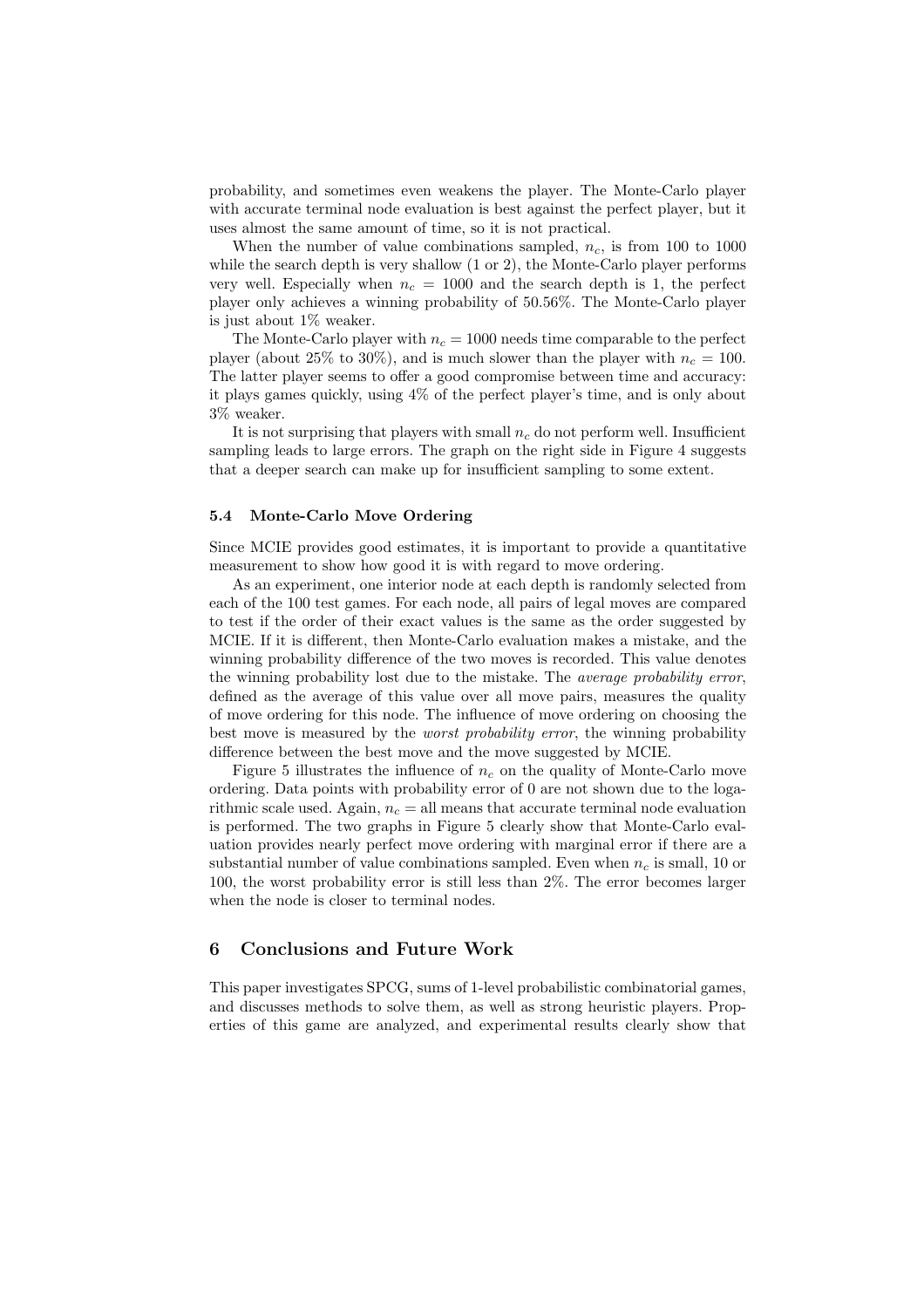

Fig. 5. Probability error due to incorrect move ordering

Monte-Carlo methods are useful for evaluation of both terminal and interior nodes.

Very interestingly, comparing the average winning probability of all descendant terminal nodes of an interior node is a good indicator of relative value as measured by winning probability. Experimental results show convincingly that this heuristic performs very well in move ordering for this game, and that is why it could bring a big performance increase to the complete solver and also why the Monte-Carlo player based on it performs well against the perfect player. It is interesting to investigate when and why Abramson's simple expected-outcome evaluation provides a good heuristic in games, and SPCG seems to be a good abstract model to study.

The SPCG solver and the Monte-Carlo player still have room for improvement. The bottleneck of the solver lies in the accurate evaluation of terminal nodes. An improvement on sampling strategy would be to incorporate progress pruning and selective search [4,6,5]. In the current Monte-Carlo player, each legal move is sampled at the same frequency. However, it is more efficient to use an adaptive strategy such that most of the effort is spent on those moves that have a high chance of being selected.

A SPCG solver could be incorporated in a Go program. The solver would be used on the high level to instruct the program to maximize its winning probability. As proposed in [7], such an approach might help to improve the playing strength of current Go programs. It would present a significant new application of Monte-Carlo methods.